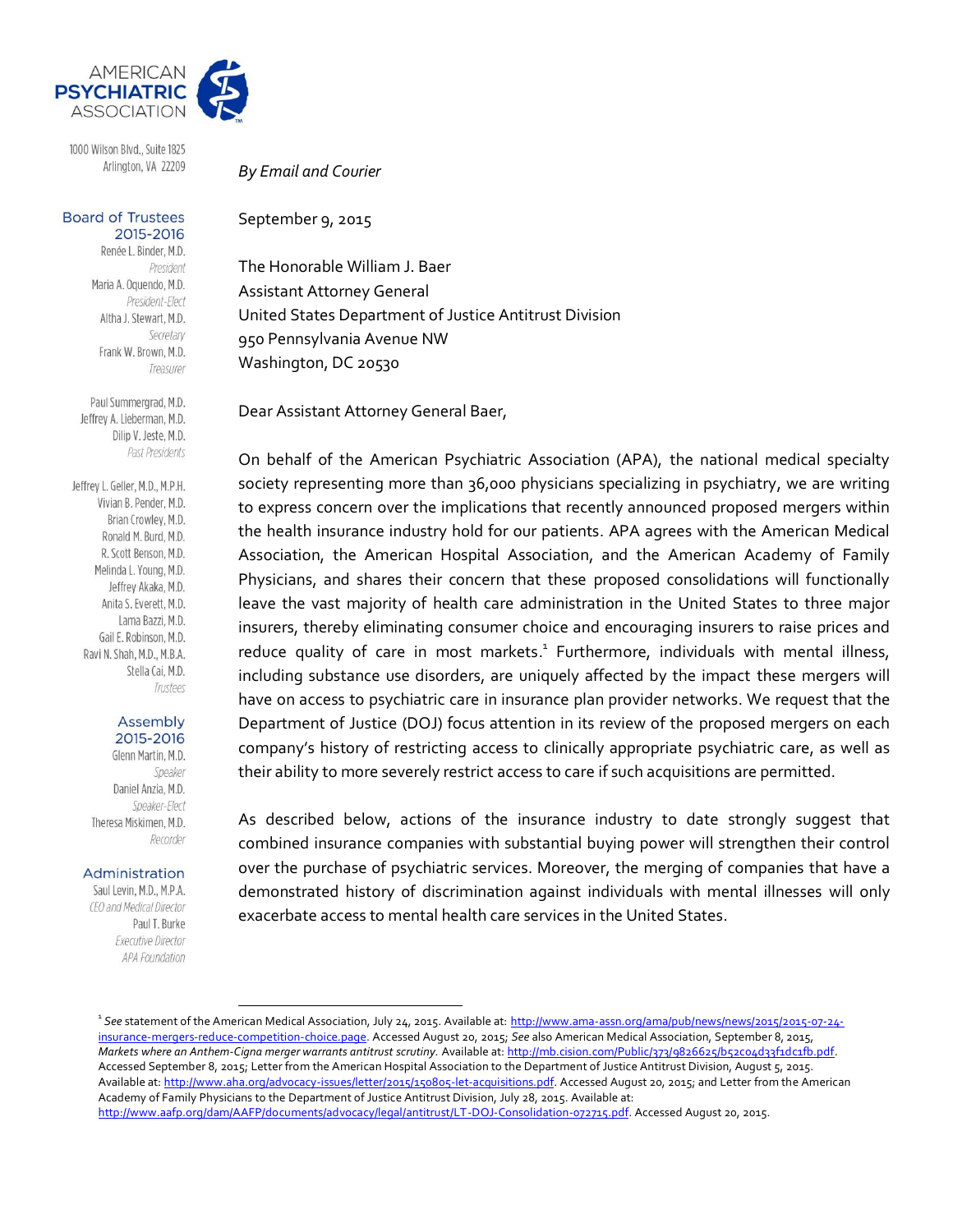## Page 2 of 5

### **Prevalence of Mental Illness, including Substance Use Disorders**

Approximately 33.8 percent of the population (37.9 percent of adults and 20 percent of children) in the United States suffers from a mental illness (including substance use disorders).<sup>2</sup> In addition, 18.1 percent of adults and 13 percent of children in this group have been diagnosed with a serious mental illness.<sup>3</sup> However, only 40 percent of adults and 50.6 percent of children with a diagnosed mental illness – and only 59 percent of those with serious mental illness - receive treatment.<sup>4</sup> In other words, 60 percent of adults, 49.4 percent of children, and 41 percent of people with a serious mental illness who are in need of mental health care receive no care at all.

Mental health coverage accounts for only 4.8 percent of all private health care expenditures; excluding prescription drug costs, mental health expenditures account for just for 3.1 percent of all health care costs.<sup>5</sup> In fact, mental health care spending is sustained at artificially low levels - and access to care is made difficult through insurance companies' illegal discrimination in benefits provided to patients with mental illnesses in violation of the Mental Health Parity and Addiction Equity Act of 2008 (42 USC § 1185 (a)).

## **Mental Health Parity and Addiction Equity Act of 2008**

The Paul Wellstone and Pete Domenici Mental Health Parity and Addiction Equity Act of 2008 (MHPAEA) aimed to end insurance discrimination against patients suffering from mental illness, including substance use disorders. MHPAEA sought to remove financial coverage and treatment limitation discrimination against a population that has been thoroughly discriminated against and stigmatized for decades. Although roughly seven years have passed since MHPAEA was enacted into law, insurers continue unabashedly to discriminate in insurance coverage against patients with mental illness in the following ways:

1. *Maintaining and Exacerbating Inadequate Provider Networks*. Insurers post directories of providers and claim they are available to provide treatment to the insured. Insurers represent to the public (and to insurance commissions in order to obtain their license to do business) that the psychiatrists disclosed in a directory are available to the insured and that their number is adequate to meet the medical needs of the population base covered. In reality, the psychiatric providers listed in those

 $\overline{a}$ 

<http://www.nimh.nih.gov/health/statistics/prevalence/any-disorder-among-children.shtml> Accessed August 3, 2015. <sup>4</sup> National Institute of Mental Health. (e) Use of Mental Health Services and Treatment Among Adults. (n.d.) Available at:

<sup>&</sup>lt;sup>2</sup> See United States Census Bureau. Quick Facts from the US Census Bureau. Washington, DC: United States Department of Commerce, 2015. Available at[: http://quickfacts.census.gov/qfd/states/00000.html](http://quickfacts.census.gov/qfd/states/00000.html) Accessed August 3, 2015

<sup>&</sup>lt;sup>3</sup> National Institute of Mental Health. (a) Any Disorder Among Children. (n.d.) Available at:

<http://www.nimh.nih.gov/health/statistics/prevalence/use-of-mental-health-services-and-treatment-among-adults.shtml> Accessed August 3, 2015; National Alliance on Mental Illness. Mental Illness Facts and Numbers. Arlington, VA: National Alliance on Mental Illness, 2013. Available at: [http://www2.nami.org/factsheets/mentalillness\\_factsheet.pdf.](http://www2.nami.org/factsheets/mentalillness_factsheet.pdf) Accessed August 3, 2015; National Institute of Mental Health. (d) Use of Mental Health Services and Treatment Among Children. (n.d.) Available at[: http://www.nimh.nih.gov/health/statistics/prevalence/use-of-mental-health](http://www.nimh.nih.gov/health/statistics/prevalence/use-of-mental-health-services-and-treatment-among-children.shtml)[services-and-treatment-among-children.shtml.](http://www.nimh.nih.gov/health/statistics/prevalence/use-of-mental-health-services-and-treatment-among-children.shtml) Accessed August 3, 2015.

<sup>&</sup>lt;sup>5</sup> Substance Abuse and Mental Health Services Administration. National Expenditures for Mental Health Services and Substance Abuse Treatment, 1986–2009. HHS Publication No. SMA-13-4740. Rockville, MD: Substance Abuse and Mental Health Services Administration, 2013. Available at: [https://store.samhsa.gov/shin/content/SMA13-4740/SMA13-4740.pdf.](https://store.samhsa.gov/shin/content/SMA13-4740/SMA13-4740.pdf) Accessed August 3, 2015.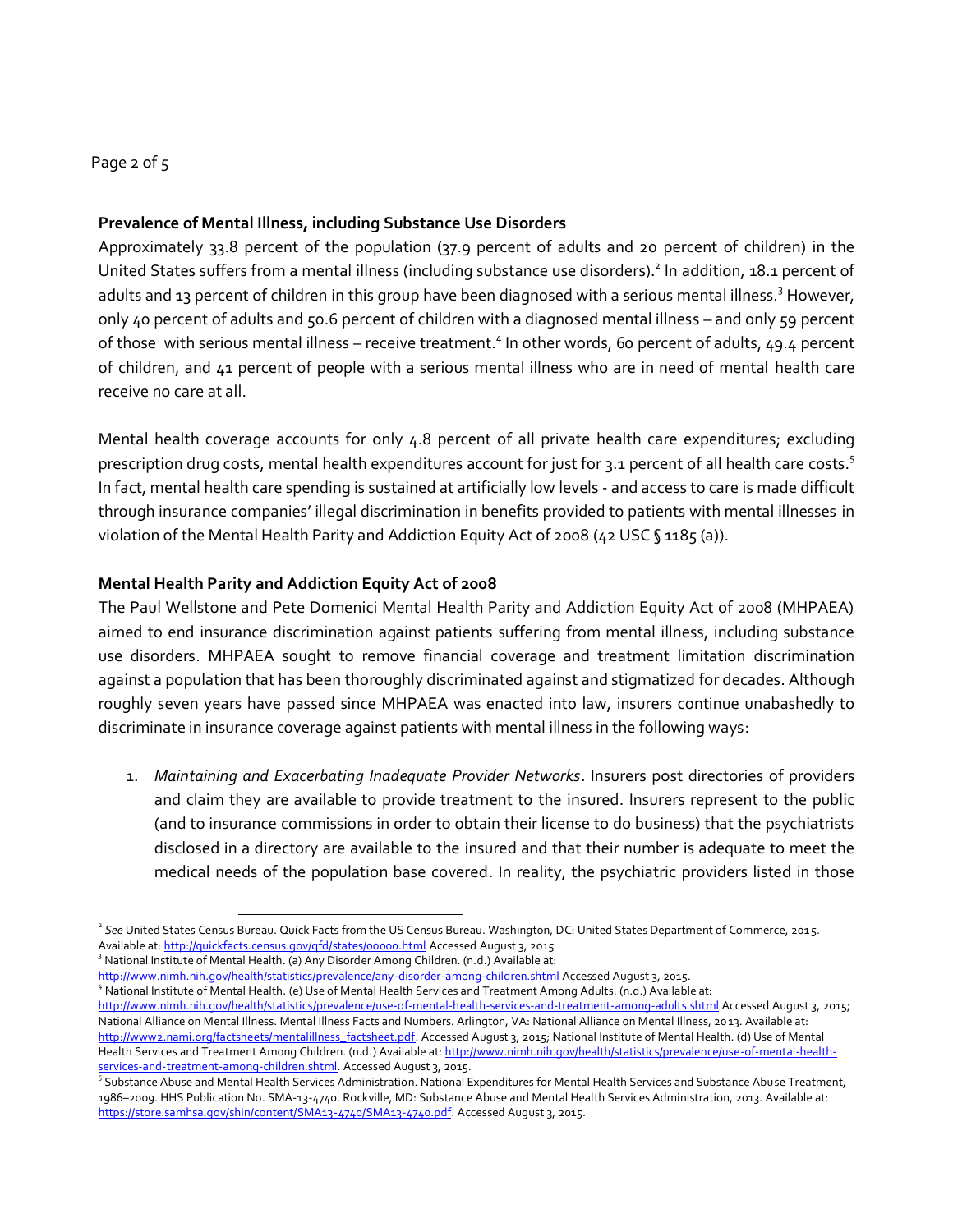# Page 3 of 5

directories are not available to see the patients who purchased the insurance coverage. For instance, a recent study by the Mental Health Association of Maryland found that of the psychiatrists listed in psychiatric networks for plans sold through Maryland Health Connections, only 14 percent accepted new patients and were available for an appointment in  $45$  days,  $57$  percent of the psychiatrists listed were not reachable, and less than 40 percent of those listed accepted the insurance offered by the plan listing them as participating. $^{\rm 6}$  As another example, a similar report on network adequacy in New Jersey found that 33 percent of the psychiatrists' contact information was incorrect, 8 percent of the psychiatrists listed were not psychiatrists, 49 percent were not taking new privately insured patients, and 50 percent had wait times of two or more months.<sup>7</sup> Discriminating against individuals with mental illness by maintaining a network that is not adequate to provide access to care violates MHPAEA (*See* 78 Fed. Reg. 68246).

Maintaining inaccurate directories benefits the insurance company because the "robust" directory attracts premium paying customers and its real emptiness allows the company to avoid expenses associated with providing needed mental health care. Creating mega-insurers threatens to exacerbate the "phantom network" problem by eliminating competition on both the consumer and provider ends of the service chain. As part of its due diligence, the DOJ should demand that the merger partners produce their network directories of psychiatrists in each relevant market and run data demonstrating how many claims each of the psychiatrists listed in that directory submitted in the prior 12 months. Based on examples cited above, the likely result will be that less than half of those psychiatrists listed actually see patients with that insurance, meaning the plan is misstating its ability to meet the needs of the population it insures.

2. *Control of the Supply of Psychiatrists to Plan Beneficiaries.* Although there is a great need for mental health care, insurers intentionally discourage psychiatrists from participating in their networks by paying them less than other physicians for the same Current Procedural Terminology (CPT) codes (such codes describe services provided). APA has filed litigation against Anthem alleging that this practice violates the Mental Health Parity and Addiction Equity Act.<sup>8</sup> If the plans can discourage participation by psychiatrists, people do not access care and the plans do not have to spend money on mental health services. DOJ's due diligence should analyze the impact that the combinations and reduction in competition will have on rates paid to psychiatrists and the resulting effect on access to psychiatric care within the networks. Combining two companies that discourage network

 $\overline{a}$ 

<sup>&</sup>lt;sup>6</sup> Mental Health Association of Maryland. (2014). Access to Psychiatrists in 2014 Qualified Health Plans. Available at[: https://www.mhamd.org/wp](https://www.mhamd.org/wp-content/uploads/2014/01/2014-QHP-Psychiatric-Network-Adequacy-Report.pdf)[content/uploads/2014/01/2014-QHP-Psychiatric-Network-Adequacy-Report.pdf.](https://www.mhamd.org/wp-content/uploads/2014/01/2014-QHP-Psychiatric-Network-Adequacy-Report.pdf) Accessed August 14, 2015.

<sup>&</sup>lt;sup>7</sup> Mental Health Association in New Jersey, Inc. (2013). Managed Care Network Adequacy Report. Available at: <u>http://www.mhanj.org/wp-</u> [content/uploads/2014/09/Network-Adequacy-Report-Final.pdf.](http://www.mhanj.org/wp-content/uploads/2014/09/Network-Adequacy-Report-Final.pdf) Accessed on August 14, 2015.

<sup>8</sup> *See*, e.g., Tabs 1-2, Original Complaint and Second Amended Complaint.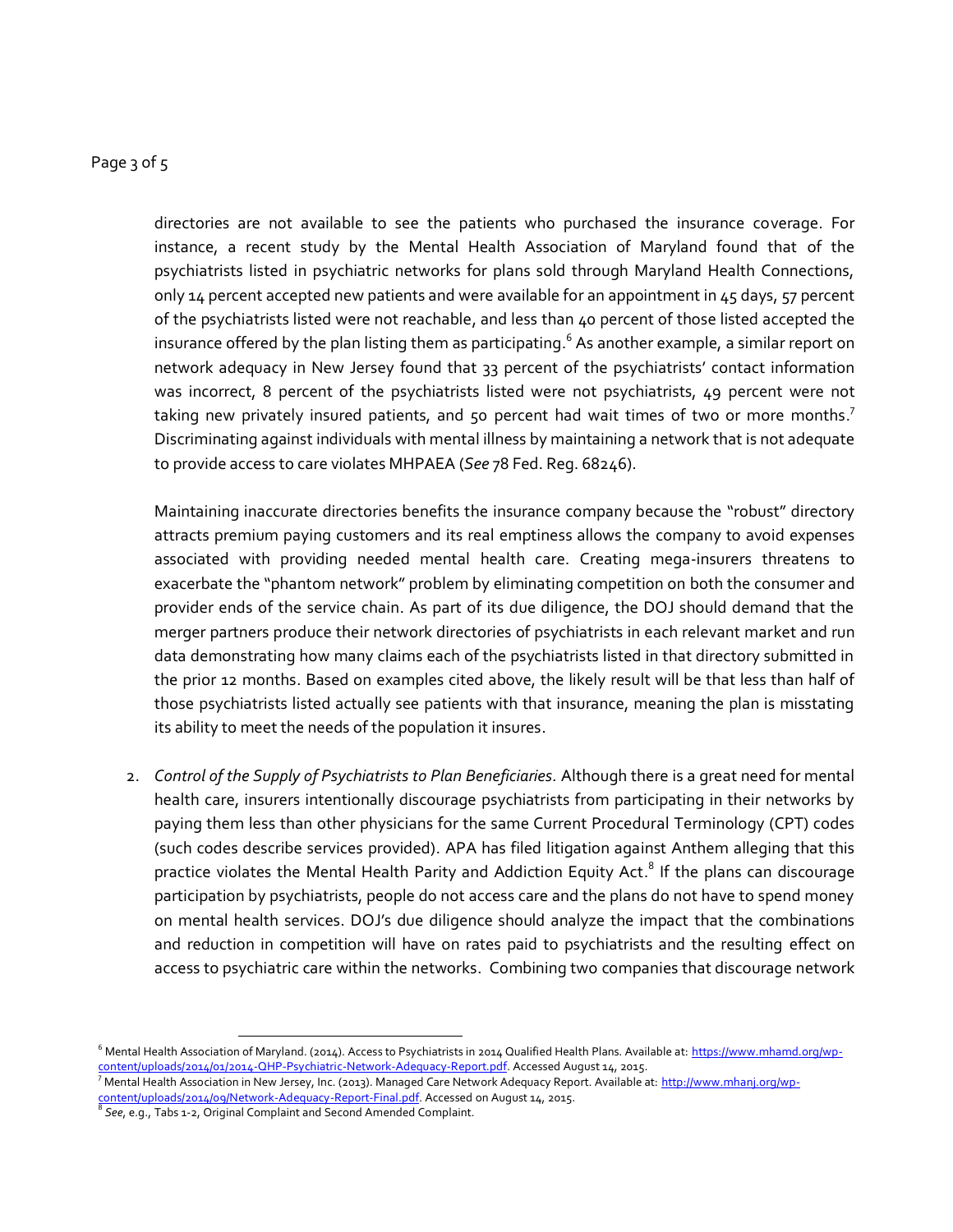## Page 4 of 5

participation by psychiatrists through discriminatory reimbursement will exacerbate the access problem in violation of MHPAEA (*See* 78 FR 68246; 29 CFR 2590.712 (c)(4)(ii)(C) and (D)).

- 3. *Artificially Limiting Services.* Insurers also deny mental health claims much more frequently than they deny other medical claims.<sup>9, 10</sup> DOJ must review the denial rates of potential merger partners to see how they treat mental health claims compared to other medical claims and not permit companies that artificially limit access to care, in violation of MHPAEA, to combine and control output (*See* 75 FR 5416; 29 CFR 2590.712 (c)(4)(ii)(A)).
- 4. *Diminishing Standard of Psychiatric Care.* The exercise of market power against physicians by health plans can occur in ways other than through the imposition of lower reimbursement rates. For example, the development and/or execution of strictly tailored medical necessity criteria, quality initiatives, and admission procedures, among others, could be adversely impacted by the exercise of monopsony power. This is of particular concern to psychiatrists.

Non-price terms and conditions should also be considered in merger analysis because they can result in substantial reductions in quality, efficiency and/or reimbursement below competitive levels. Even if the antitrust agencies believe that physicians may have some ability to resist anticompetitive reductions in reimbursement, it may be that physicians have less or no ability to resist the imposition of anticompetitive terms and conditions following a health plan merger that would adversely affect quality, efficiency and appropriate patient access to stated benefits.<sup>11</sup>

APA encourages DOJ, state insurance commissioners, state Attorneys General, and Congress to look into the merging parties' treatment of patients with mental illnesses, including substance use disorders, and critically evaluate the adequacy of networks and historical patterns of providing access to mental health care by:

- a) demanding data on claims filed by each psychiatrist listed in the directory;
- b) gathering claims data on out-of-network versus in-network claims paid in mental health as compared to other health care;
- c) comparing the denial rates between mental health and other health claims;

<sup>9</sup> *See,* e.g., Tab 3, CBS News, "Denied", a transcript of the CBS News report finding that coverage of Anthem's denial of mental health and substance use disorder claims, which led to early release from hospitals against psychiatrists' recommendations, and subsequent dea th of patients. For video, *see* [http://www.cbs.com/shows/60\\_minutes/video/u0\\_Aa3sp\\_lwp28lFirqom4Ptr\\_ldUknq/denied/\).](http://www.cbs.com/shows/60_minutes/video/u0_Aa3sp_lwp28lFirqom4Ptr_ldUknq/denied/)

<sup>&</sup>lt;sup>10</sup> See, e.g., Tabs 4-8, Assurance of Discontinuance Agreements between New York Attorney General and Value Options, Excellus Health Plans, EmblemHealth, MVP Healthcare, and Cigna finding that companies more harshly review and more frequently deny mental health and substance use disorder claims than other medical claims.

*<sup>11</sup> See*, e.g., Tab 9, Examination of Health Care Cost Trends and Cost Drivers, June 30, 2015 (report of Massachusetts Attorney General's Office finding that management of mental health benefits, including through the use of separate Managed Behavioral Health Organization (MBHO), negatively impacts coordination of patient care, data sharing, provider rates and access to care and actually results in increasing the cost of the patient's health care in the long run.)